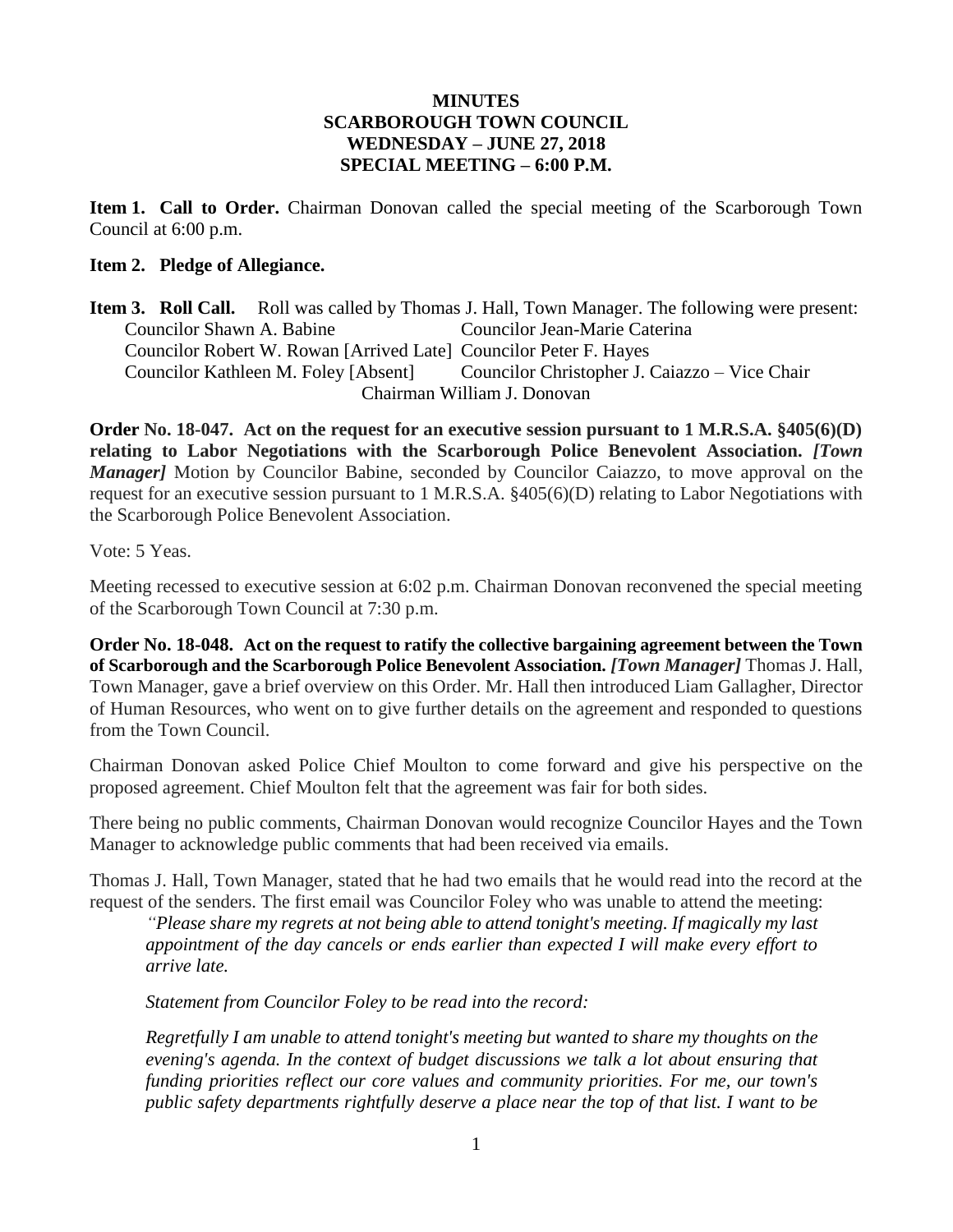*clear that I fully support competitive wages and benefits for these departments. My concern is with the expediency in which the contents and need for tonight's meeting was shared. These are contract negotiations that have been in the works for a long time and there should not have been a need for an emergency meeting to be called. It is unfair and unrealistic for the Town Council and public to be given less than 48 hours notice about the special meeting to review and understand the implications of the changes to the contract. The timing is unacceptable. I fear we continue to shoot ourselves in the foot with decisions like this that cause some in the community to doubt the integrity of our process and management of their tax dollars. It promotes unnecessary scrutiny and criticism.*

*With all of that said, I support the changes proposed tonight and enthusiastically thank our public safety departments for their service.*

*Regards,*

*Katy Foley Scarborough Town Council"*

The second email was from resident Don Hamill:

*"Dear Scarborough Town Council Members and Town Manager,*

*I wanted to express my profound dismay at the Council's action to hold a special town council meeting this evening including an executive session to review and approve the proposed settlement for the Scarborough Police Benevolent Association (SPBA) collective bargaining agreement.*

*The timing of this is questionable. There is no evidence of any effort by the Town to educate or seek input from the public on this settlement. Perhaps most troubling of all – we have not seen any detailed analysis of costing and the total financial impact of this commitment. How can this be? There is no chance for any public input prior to the executive session when the approval recommendation will be made. This is an example of a last minute, ad hoc, 'on the fly' decision which is unsettling to the average citizen.* 

*I attended four of the "listen and learn" sessions for the budgeting process – during which the presenters for both the municipal and school sides of the budget lamented the size of the 'people cost' part of the budget, and suggested there was little that could be done to control expenses here primarily due to 'contractual commitments'. Labor cost is often referred to as a 'semi-fixed cost'. The town appears to view this as a fixed cost and seems to be writing a blank check to the bargaining unit during this negotiations cycle.* 

*We estimate the proposed agreement represents approximately a 10.5% wage increase over 3 years or an increase of over \$600,000 – not including step increases. This figure is a rough estimate - which does not factor in movement of individuals across steps in the*  wage scale nor does it include the benefits cost impact of 16 hours of additional personal *time off and the rising costs of an extremely generous health insurance package.* 

*Other questions include the following:*

*1) Who negotiated this agreement for the town?*

*2) Were there any management objectives contemplated or negotiated? (e.g., work rules changes, flexibility in hiring and assignment, increased benefits cost-sharing by*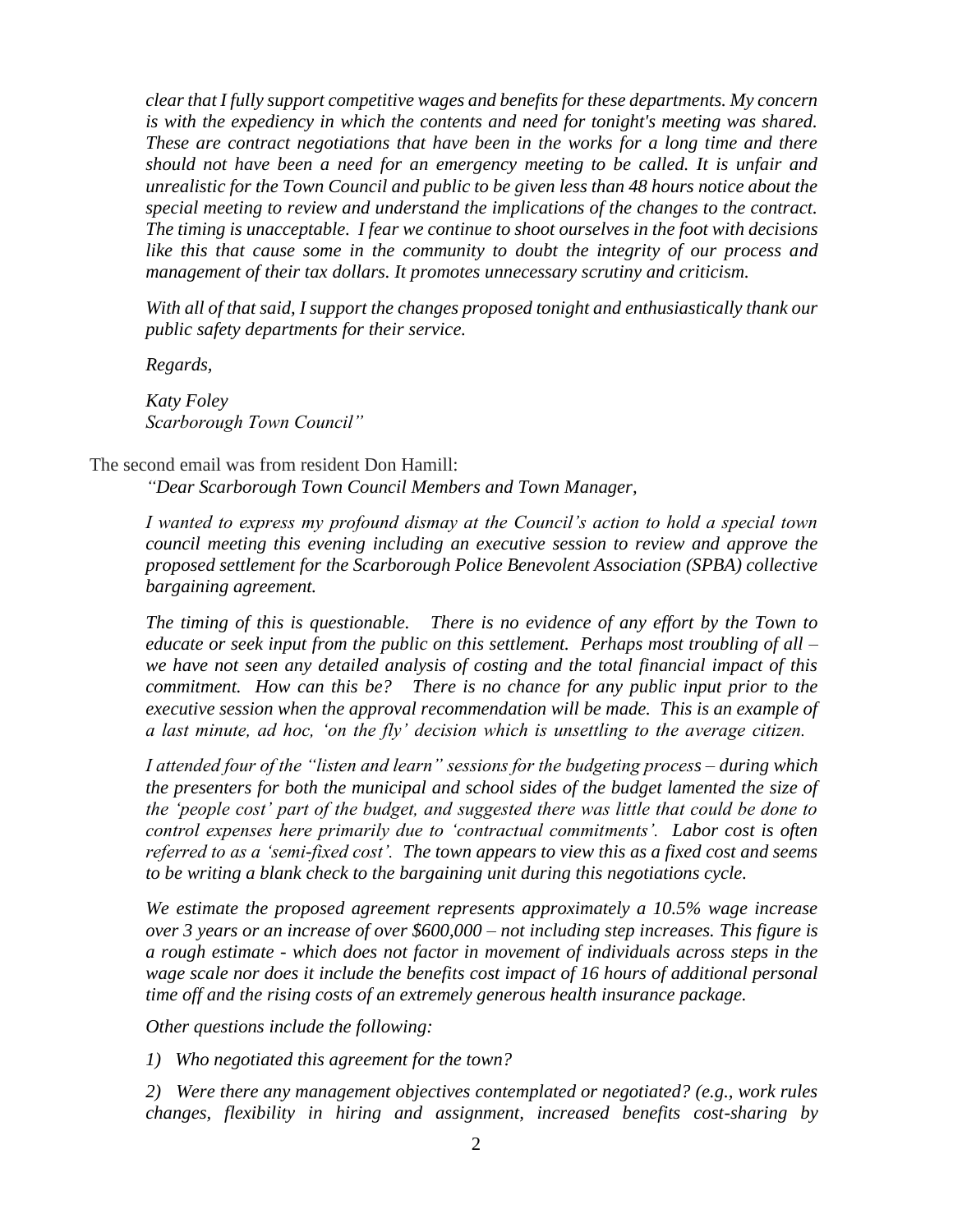*employees?) There is no evidence of any in this proposed settlement. Did the Council or the Finance Committee have any input in this process prior to now?*

*3) Was there any representation of taxpayer interests at the bargaining table?*

*4) How does this compare to other town police contract settlements in the area? (MMA data should have been used and made available for the public)*

*In the last bargaining cycle (2015) there was a list of town objectives as well as reference to a comprehensive wage survey which was used to achieve a more modest increase (7.5%) as well as health care cost concessions (see attached). Tom Hall mentioned in the recent budget sessions that he had ideas for benefits cost reductions. Where are they?*

*We have a town ordinance which requires prior authorization by voters for amounts in excess of \$300,000 proposed for bonding. The amounts involved in contract negotiations are much larger and have a far reaching impact. Should we not follow a similar effort for review and approval of labor contracts? This is a serious structural obstacle that is preventing us from gaining control of our financial future.*

*The town leadership has failed in its obligation to inform and notify citizens in a timely fashion of contract negotiations plans, process, progress and proposed settlement as well as the financial impact and implications.*

*Why can we not get out in front of major issues like this? Until then, unfortunately, the public's trust and confidence in town leadership will continue to decline.*

*Many thanks,*

*Don Hamill 3 Bay Street Scarborough, ME 04074"*

Motion by Councilor Babine, seconded by Councilor Caterina, to move approval on the request to ratify the collective bargaining agreement between the Town of Scarborough and the Scarborough Police Benevolent Association.

Council discussion ensued. Councilor Caterina stated that should would like to read her response to Mr. Hamill's email. It reads as follows:

*"Thanks for reaching out, Don. It is my understanding that collective bargaining is a confidential matter and does not include public input. I believe that is covered under federal labor relations law. I could be wrong, but I have never seen the public represented directly at the table in this or any other collective bargaining by public employees. The public is represented by its elected officials and town management. I happen to believe in the ability of our (Town) bargaining reps to negotiate in good faith in order that all parties to the agreement are satisfied. As you can imagine, I believe strongly in union representation and the collective bargaining process. I have confidence in the process and feel no need or desire to interfere in that process.*

*As for the so called "rush" to meet, the contract expires on June 30. There is a portion of the suggested negotiation that requires a start date of July 1. This portion is of benefit to the town.*